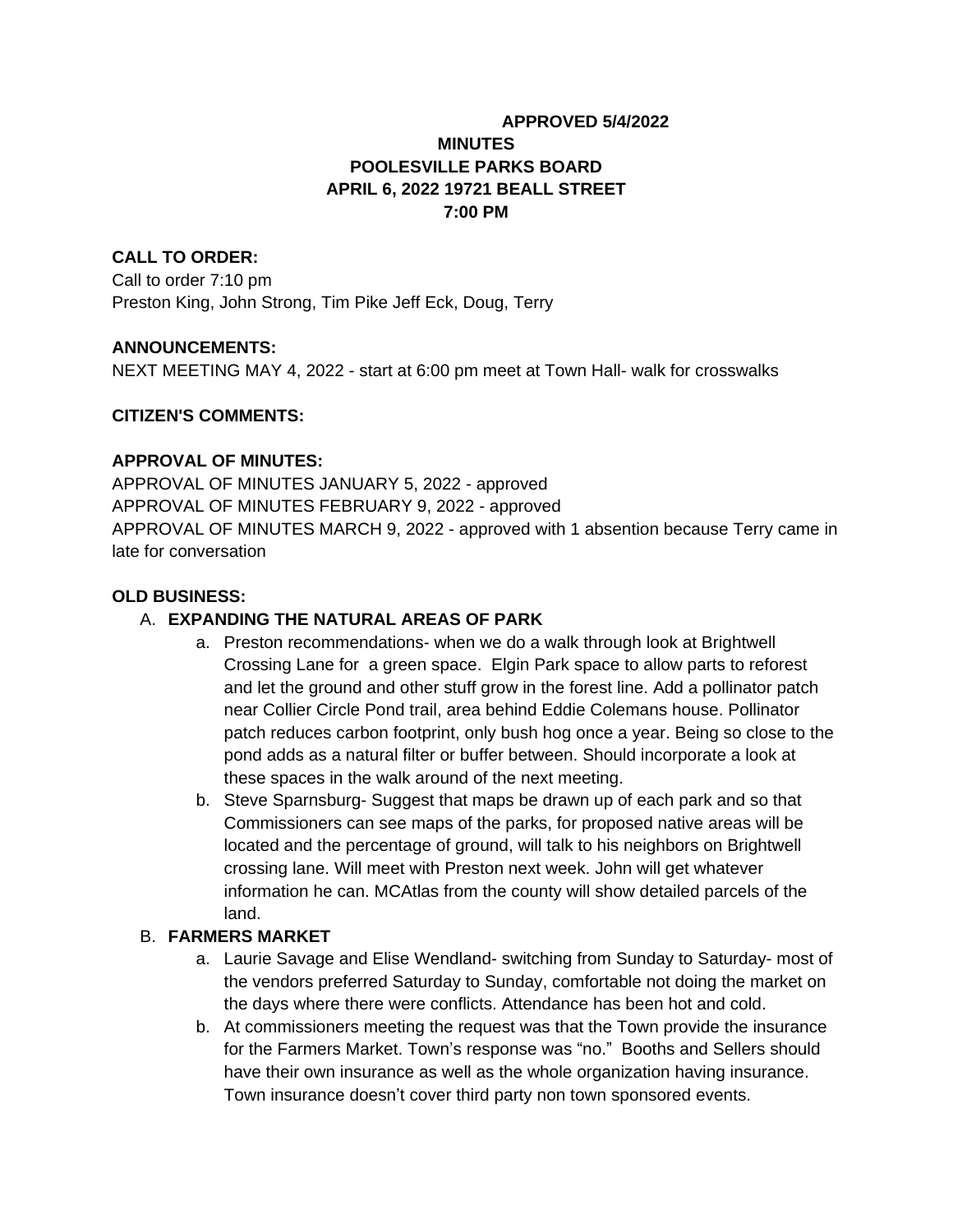- C. **CrossWalks** John Strong says anything between Wootton and Elgin we can discuss cross walks because the town owns that area. The selection of crosswalks comes from this board. Board should give an idea of where we want them and John will let us know the feasibility.
	- a. Jeff read an email from Wade on March 17th to the Committee listed several locations where cross walks were desired- 8 locations. Committee has to decide which ones are a priority. Jeff has made his own priority of a list.
	- b. For perspective Tom Fox and Hughes cross walk took nearly 10 years to get approved and put in. That crosswalk is currently going to be a cut through in the island.
- D. **Speed Humps** Wooton and Spates Hill there is a request for more speed humps in that area. John doesn't have a list of where we want them at present time so he can't act on them. Heard Speed Hump at Fisher and Spates Hill which is a state highway, which may get declined from the state. There is a process with the approval from residents.
	- a. Will leave it open until we hear from the resident.
	- b. Jeff looked for an email with lists of speed humps that have already been submitted. Believes that they are tied into upcoming paving projects that is why they haven't moved.

### **NEW BUSINESS:**

RUBBER MULCH PARK - conversation postponed until next meeting

# **Permits**

**Poolesville Road Race** Same course as previous years, course and starting locations etc. Do not intend to spray paint along the road except the finish line. Using Signs that stake into the ground. Jeff recommended that they seek out EMS support. Traffic Control is working with MoCo police and will use same people who have done it before. Motion to approve- Terry seconded, Approved

# **SUPERINTENDENT OF PARKS & STREETS REPORT:**

- Spring is here! Terry and Preson are BFF's.
- Started mowing and mulching addressing tree damage.
- Upgrading and having steel poles put in
- Thank Jeff for the additional funding for boots. Guys really appreciate it.
- Hiring summer help for the upcoming summer, haven't had a whole lot of applications yet. As advertised, need 1 more 6 month person and 2 summer people.
- Next meeting I want to look at expanding the natural areas, and will have satellite pictures.

# **TOWN COMMISSIONER LIAISON REPORT:**

● Met with UPN requesting a 1,000 grant. Untamed event May 13th, presentation on healthy lifestyles, food trucks and food provided, car extrication demos, and a movie.